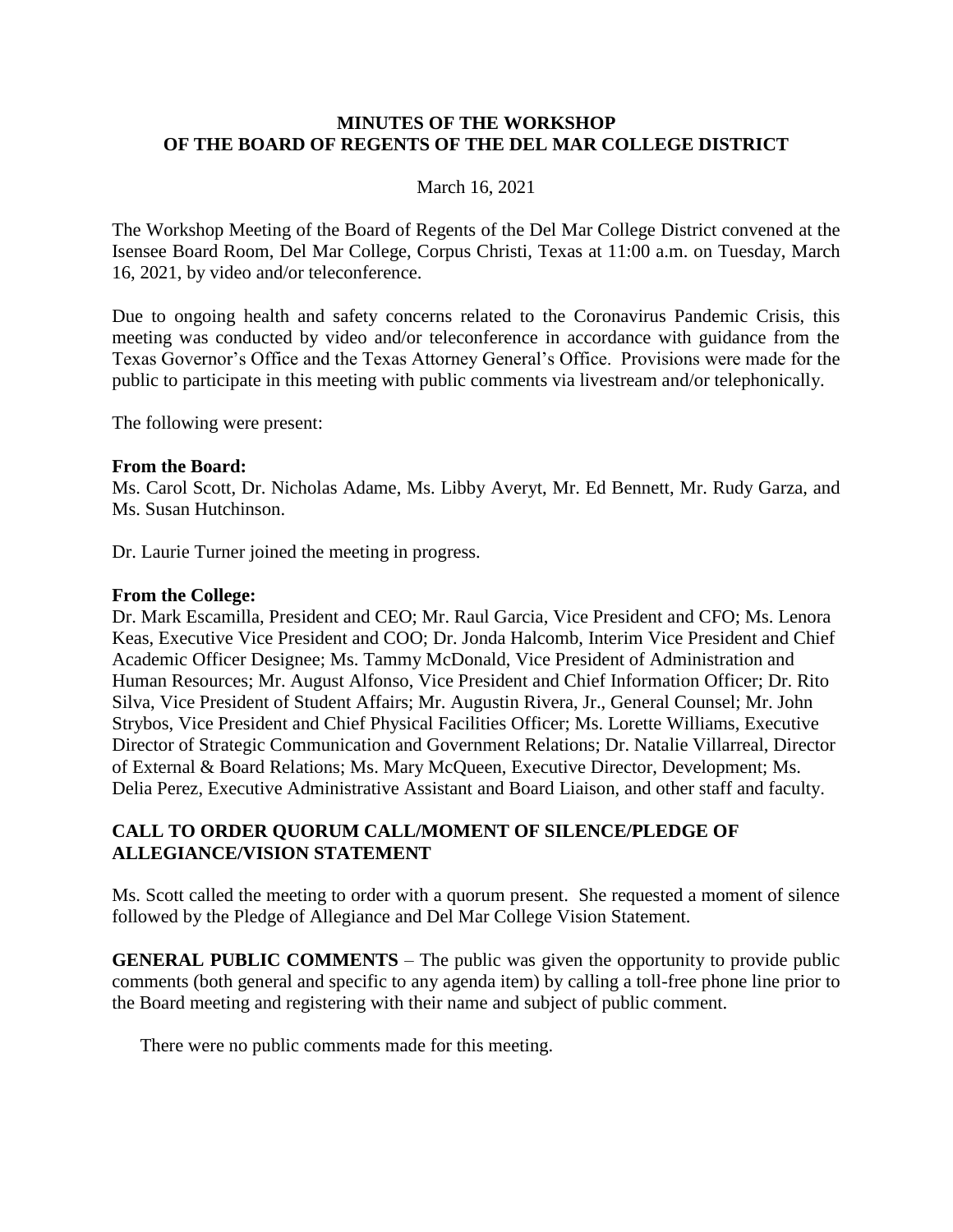# **AGENDA**

# **ITEMS FOR DISCUSSION AND POSSIBLE ACTION:**

1. Discussion related to Strategic Plan Key Performance Indicators………Dr. Kristina Wilson *(Goal 3: Academic Preparedness and Student Learning and Goal 4: Learning Environments)*

Dr. Escamilla provided opening remarks and introduced Dr. Wilson. Dr. Wilson began her presentation stating that she will start the Workshop discussing your Key Performance Indicators (KPIs). The KPIs were established as part of the development of the College's 2019-2024 Strategic Plan which help measure progress to meeting the College's goals. The six goals include Completion; Academic Preparedness and Student Learning; Workforce Development, Community Partnerships, and Advocacy; Recruitment and Persistence; Learning Environments; and Financial Effectiveness and Affordability.

The KPIs being discussed for this Workshop include: Goal Three: Academic Preparedness and Student Learning which includes thresholds and targets, trends, and strategies; and Goal Four: Learning environments which also includes thresholds and targets, trends, and strategies.

KPIs provide the College with a snapshot of the College's position at a point in time. The review of KPI data has an identified threshold and target. Thresholds are the College's acceptable levels of achievement and targets are the College's aspirational expectation for improvement. The purpose of monitoring the KPIs is improvement.

For each KPI, the College will be compared to our large Texas peer group. The Texas Higher Education Coordinating Board groups colleges based on their enrollments. The Fall 2019 peer group ranges from 8,036 at Navarro College to 19,183 at Blinn College with Del Mar's enrollment headcount at 12,008.

Dr. Wilson introduced Dr. Jonda Halcomb to review Goal Three: Academic Preparedness and Student Learning. Dr. Halcomb stated that students often need help preparing for their college level courses. Developmental courses in reading, writing and mathematics are offered to assist students and reside in the English, Mathematics, and Communication, Languages & Reading Departments. Dr. Tammy Francis the Developmental Education Coordinator was in attendance and available to respond to questions by the Board of Regents.

Dr. Wilson continued with the presentation and reviewed the four KPIs for Goal Three. KPI 1 - Students requiring development coursework; KPI 2\* - Academically unprepared students who satisfy TSI requirements; KPI 3\* - Academically unprepared students completing a college-level course; and KPI 4 Course completion rates. It was noted that KPI 2\* and KPI 3\* are Texas Higher Education Coordinating Board metrics.

The TSI guides Texas public institutions of higher education in determining whether entering students are ready for entry-level college coursework in reading, writing, and mathematics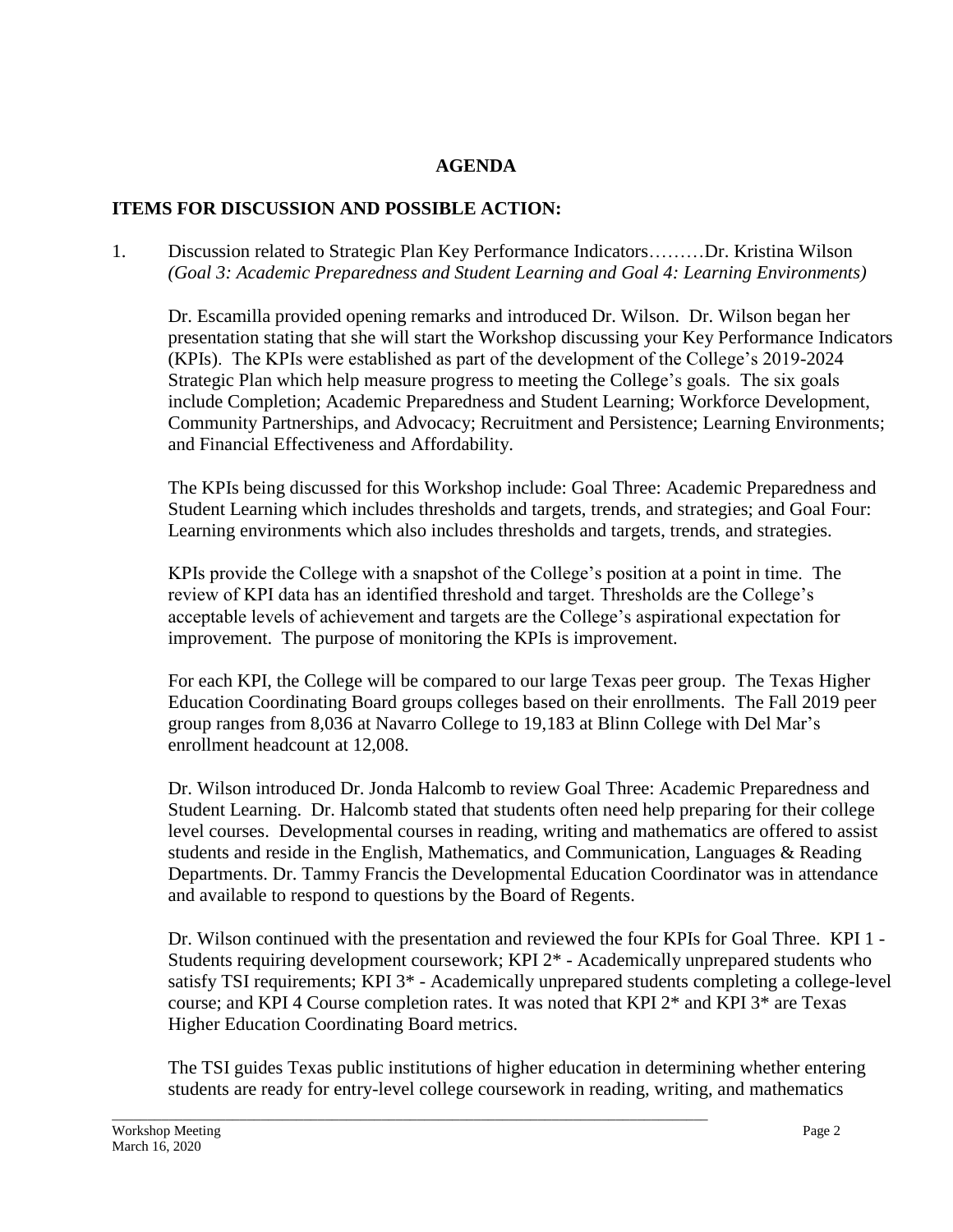through the administration of the Texas Success Initiative Assessment (TSIA). Del Mar College offers the TSIA exam through the Testing Center and many dual credit students take the exam at their high schools which serve as testing sites.

For students that require developmental education, the following are options offered:

- Course-based programs designed to prepare students for college-level coursework
- Co-requisite model: concurrent enrollment in developmental course and college-level course in same subject area
- Non-course based options (NCBOs)
- Basic academic skills education

Dr. Wilson continued her presentation discussing KPI 1 - Students Requiring Developmental Coursework. Students are identified as needing developmental coursework based on the following factors: TSIA scores, SAT or ACT scores, College Preparation Course completion. This data also looks at First-Time-In College (FTIC) students. In the Fall 2020 enrollment, the College saw a significant drop in the enrollment of FTIC students which was contributed to the effects of COVID-19. During the Fall 2020 semester, 65.5% of FTIC students required development coursework in math, 16.0% in reading, and 30.2% in writing. The College's threshold for students requiring developmental coursework is 66% and the target for 2024 is 60%. The data source for this information is Del Mar College's Institutional Research Department as the data from College peers was not available. Dr. Escamilla provided additional comments regarding the specific set of data being analyzed.

Dr. Wilson then discussed KPI 2 - Unprepared Students Who Satisfy TSI Requirements in Two Years. Students can meet the State's TSI requirements by completing the College's Developmental Education Program or by retaking and passing the TSI Assessment. The College's Reading and Writing thresholds have been met but not the Math threshold. Dr. Wilson provided additional detailed information regarding the five-year trends for the Math, Reading, and Writing threshold and target.

Dr. Wilson reviewed graphs which represented five-year trends in Math, Reading and Writing. Dr. Wilson reviewed the details of KPI 2 and stated the rate of change describes the percentage point change over the last five years for the College, Large College peers and all Texas Colleges.

Dr. Wilson proceeded to discuss KPI 3 - Unprepared Students Completing a College-Level Course in Two Years. This KPI looks at FTIC students who are identified as unprepared based on their TSIA scores and tracks them to determine whether they successfully complete a college level course in the subject area in which they entered not ready within two years. This KPI focuses on completing a college level course. Dr. Wilson stated that College met the threshold for Reading at 26.8% and Writing at 44.8% but not Math which came in at 12.6%, under the 15% threshold. Also, the College's 2024 target of 37% has already been met. Dr. Wilson reviewed KPI 3 detailed graphs which represented five-year trends in Math, Reading and Writing.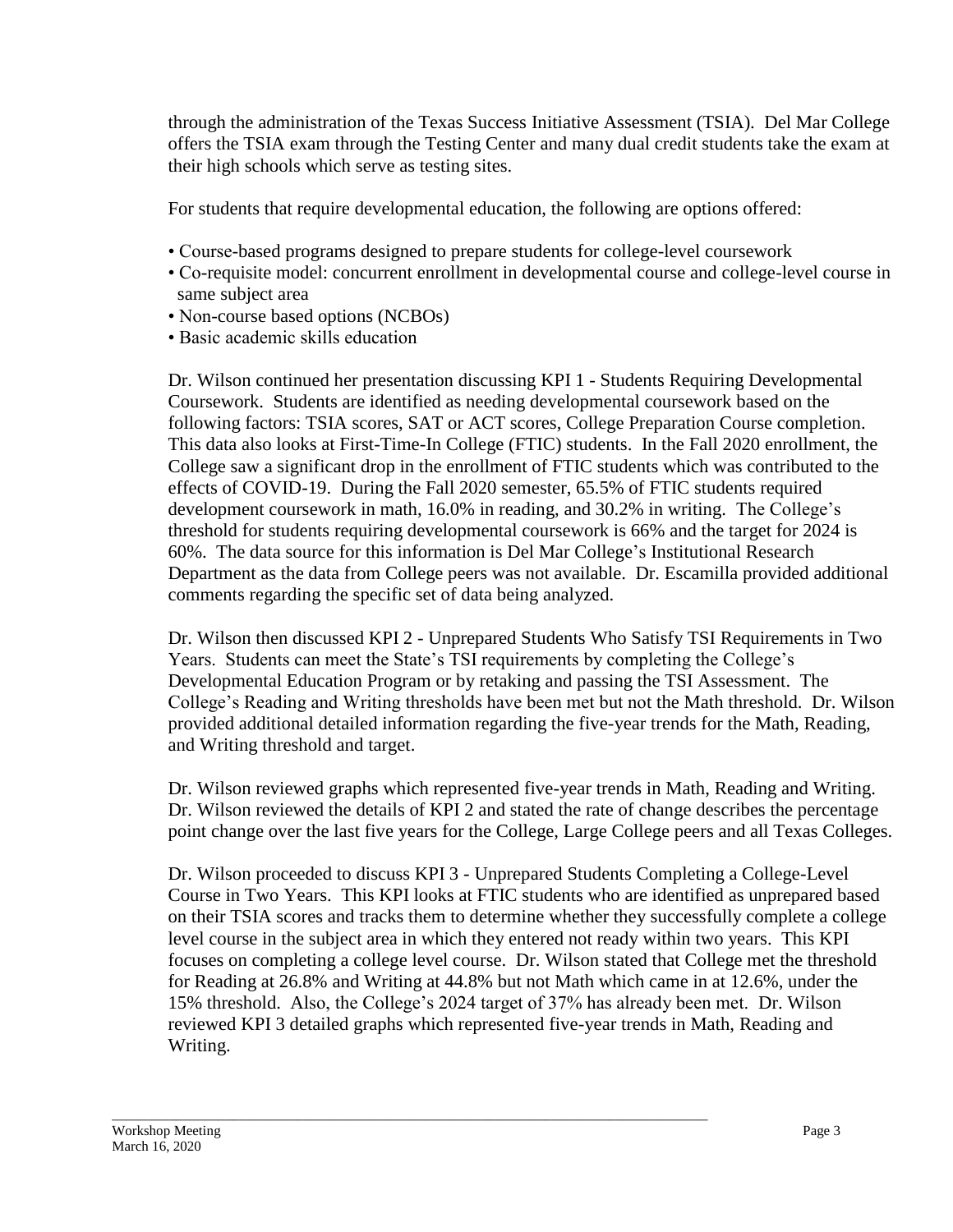Dr. Wilson proceeded to discuss KPI 4 - Course Completion Rates. The rates include course completion rates for all traditional (non-dual credit) students enrolled in credit coursework. Developmental education coursework is included. The rates are aggregated by the following course delivery method: Face-to-Face, Online, and Hybrid. The threshold for completion rates for all course delivery methodologies will be within twenty percentage points of each other. The target for 2024 will be for course completion rates for all course delivery methodologies and will be within five percentage points of each other. Hybrid course completion rates are consistently higher than face-to-face course completion rates which is attributed to the fact that the majority of hybrid course sections are offered as part of very structured programs. Before the pandemic, few programs offered many courses in hybrid format.

For Dual Credit Students in the Fall semester of 2019, the College met its threshold. The College did not offer hybrid course delivery format for dual credit core sections. Dr. Wilson reviewed the five-year trends for the course complete rates regarding dual credit students for face-to-face and online delivery methods. The online course rates tend to be slightly lower than the face-to-face courses.

Dr. Escamilla provided additional comments.

Dr. Wilson introduced Dr. Halcomb who began her presentation regarding Goal Three: Academic Preparedness and Student Learning Strategies.

Dr. Halcomb began by stating there are curricular strategies put in place to support students who require developmental education. We offer Integrated Reading and Writing Courses (INRW) which combines two developmental courses and is available to students at exit level of developmental education. In the Fall 2019 semester, we offered twenty-five sections of INRW courses which was nearly half of all developmental reading and writing courses offered.

Dr. Halcomb stated that the College also offers a Co-Requisite Model for Reading, Writing and Math. Students who place at the highest levels can co-enroll in entry-level college course and development support of the same subject matter in the same semester. The College provides many opportunities for enhancing the learning experience such as Math Lab, Reading Lab, Stone Writing Center, Student Success Center, and Tutor.com which is available 24/7 online for tutoring. Students can go to these labs and centers to have an additional approach of having material explained to them.

Dr. Halcomb stated that a new assessment known as TSIA2 or Texas Success Initiative Assessment 2.0 replaced the TSI in January 2021. The new instrument incorporates a new scoring scale and benchmarks. The College anticipates that the new TSIA2 will impact the number of students who require developmental mathematics. The TSIA2 has a decreased focus on Algebra content. Dr. Halcomb reviewed the final strategy for Goal Three which is the work that eLearning Professional Development and Training department leads to provide support to students and faculty for online courses.

Dr. Wilson continued with the presentation and discussed Goal Four: Learning Environments provide engaging, effective, and student-ready environments with accomplished and qualified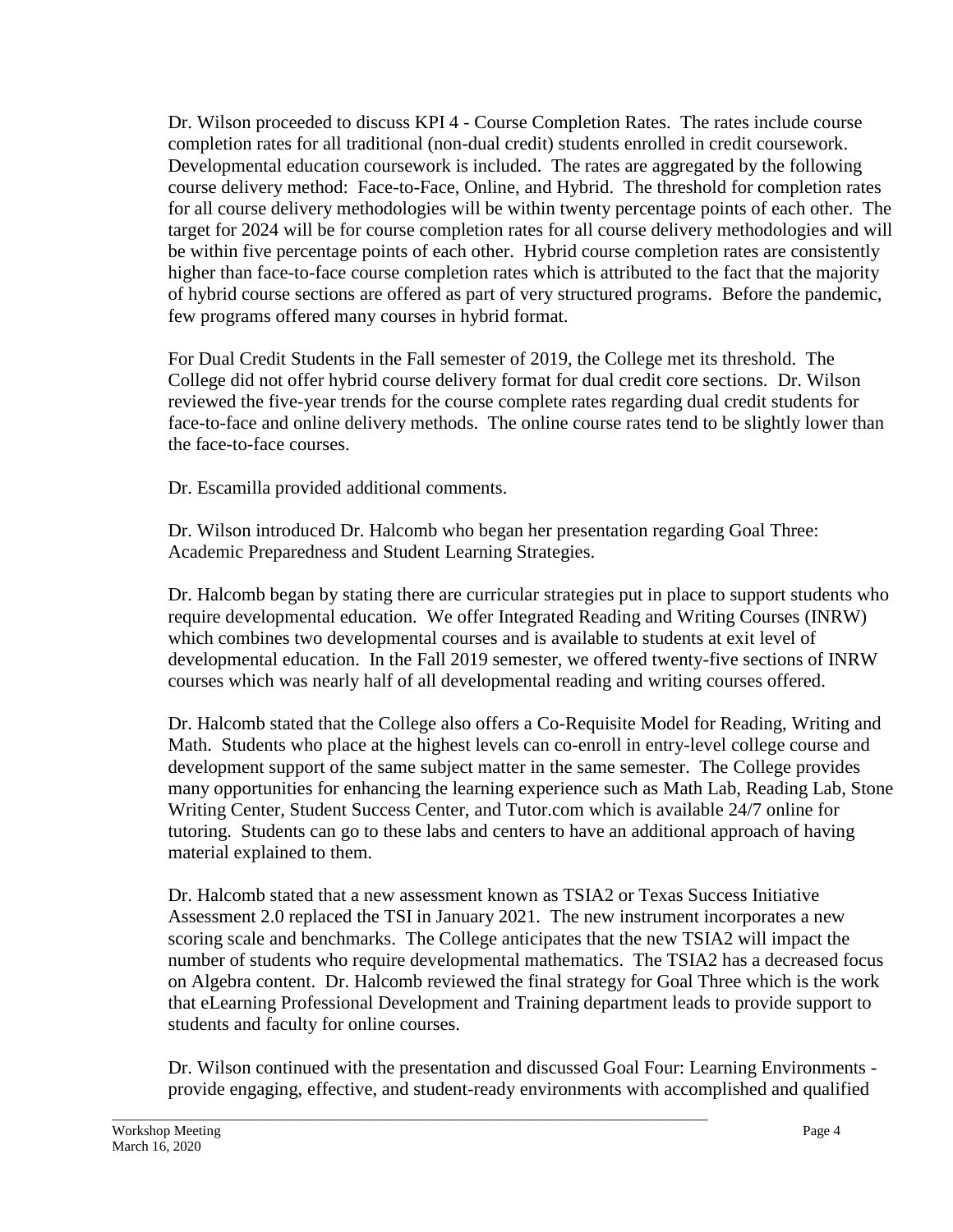personnel to facilitate learning and productivity. Goal Four KPIs include 1) Average State Compensation Rates; 2) Annual Safety and Security Report; and 3) Strategic Scheduling. Dr. Wilson stated that the environment in which students learn is so much more than brick and mortar classrooms. The College seeks to attract, develop and retain personnel in order to provide the best instruction an/d support services.

Dr. Wilson began with KPI 1 - Average State Compensation Rates. According to Texas Community College Teachers Association (TCCTA) Faculty Salary Survey for 2020, Del Mar College is ranked  $5<sup>th</sup>$  with an average salary of \$68,660.00 for a nine-month term. Of the 69 benchmarked positions listed on the TASB 20/21 Salary Survey, 86% of DMC positions were above the state averages for Texas community colleges. The threshold is to maintain compensation rates that are comparable with the state averages for community colleges. The target will be to maintain compensation rates that are in the top quartile of the state averages for community colleges. Dr. Wilson reviewed the five-year trends for full-time faculty salaries for years 2016 through 2020.

Dr. Escamilla provided additional comments.

Dr. Wilson continued with KPI 2 - Annual Safety and Security Report. The 2020 Annual Security and Safety report was completed in the Fall of 2020 and is published on the College website. The report demonstrates compliance with the Cleary Act and the VAWA Act. Additional prevention and awareness programs were also offered. The target for 2024 will be to maintain compliance with the Cleary Act and the Violence Against Women Act (VAWA) and seek to improve safety of learning environment through security awareness and crime prevention activities. The 2020 report details the proactive measures the College has in place. Some examples of prevention and awareness programs offered include new student orientation (inperson and online), posters and brochures, files on Title IX and Campus SaVE Act, and Security/Safety awareness trainings.

Dr. Wilson continued with KPI 3 - Strategic Scheduling. The College seeks to offer our courses at times and locations that fits students personal and professional schedules and has partnered with a company named Ad Astra which specializes in analyzing course scheduling patterns to increase efficiency. The College has met their threshold to monitor and maintain building usage levels using Ad Astra data reports. The target for 2024 will be to monitor and improve strategic scheduling processes using Ad Astra data reports; increase knowledge of and systematic use of Ad Astra reports among College leaders.

Dr. Wilson stated the first step was to understand the meeting patterns. Dr. Wilson reviewed the top 10 meeting patterns for the Fall 2019 semester for the East and West campuses. Ad Astra will provide recommendations based on their analyses of the schedules.

Dr. Halcomb continued with Goal 4: Learning Environments Strategies. Dr. Halcomb stated that the College strives to recruit and retain faculty and personnel by competitive salaries and annual increases, professional development including leadership development, and strengthened internal communication. Faculty plays a critical role in student engagement and retention. Safety promotes and is conducive to the learning environment. The College's Return-to-Campus Task